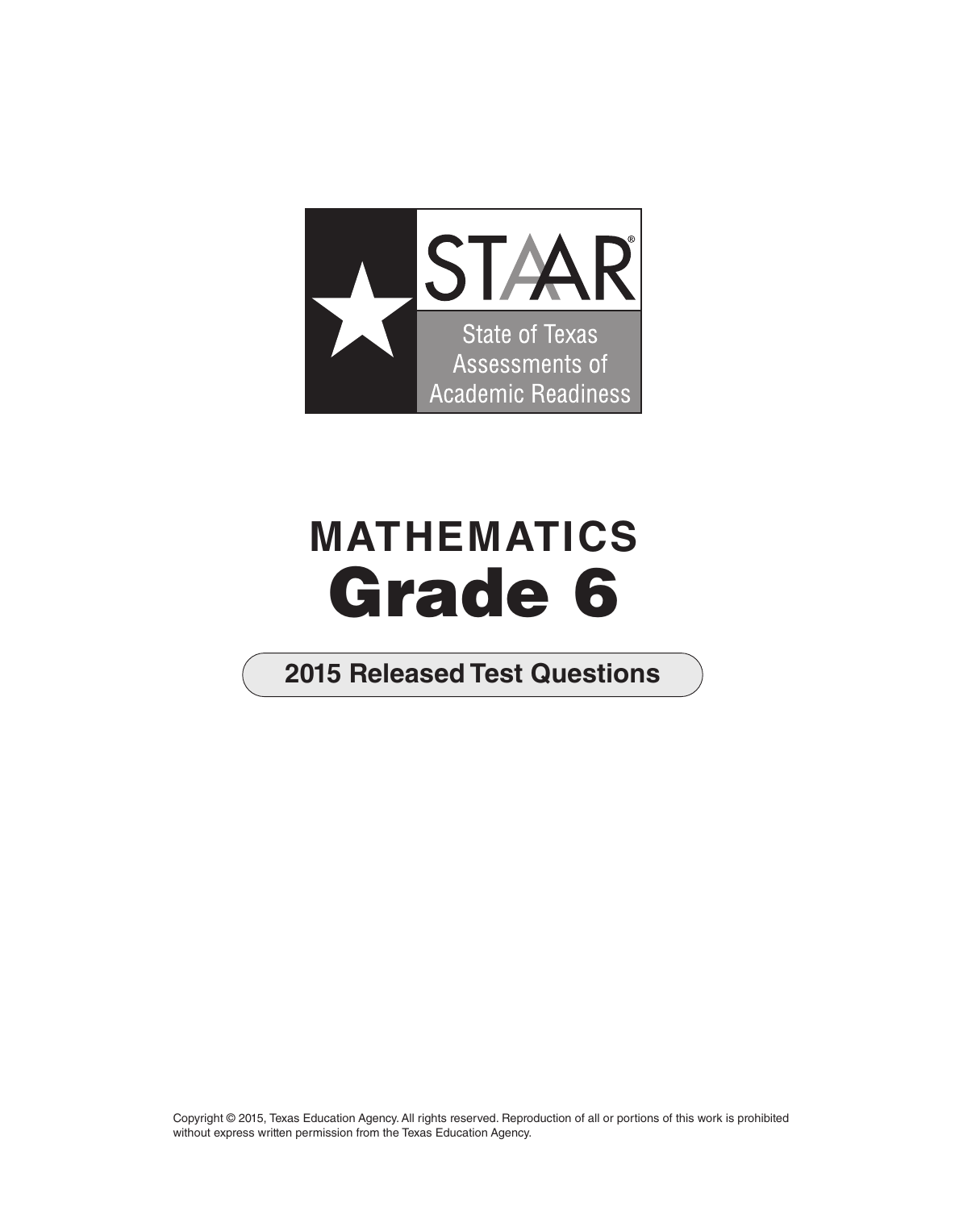**1** Three sets of numbers are shown in the Venn diagram.



Which of these numbers can be placed in the shaded area of the diagram?

**A −**5

**B** 3 5.

 $c \frac{1}{2}$ 2

**D** Not here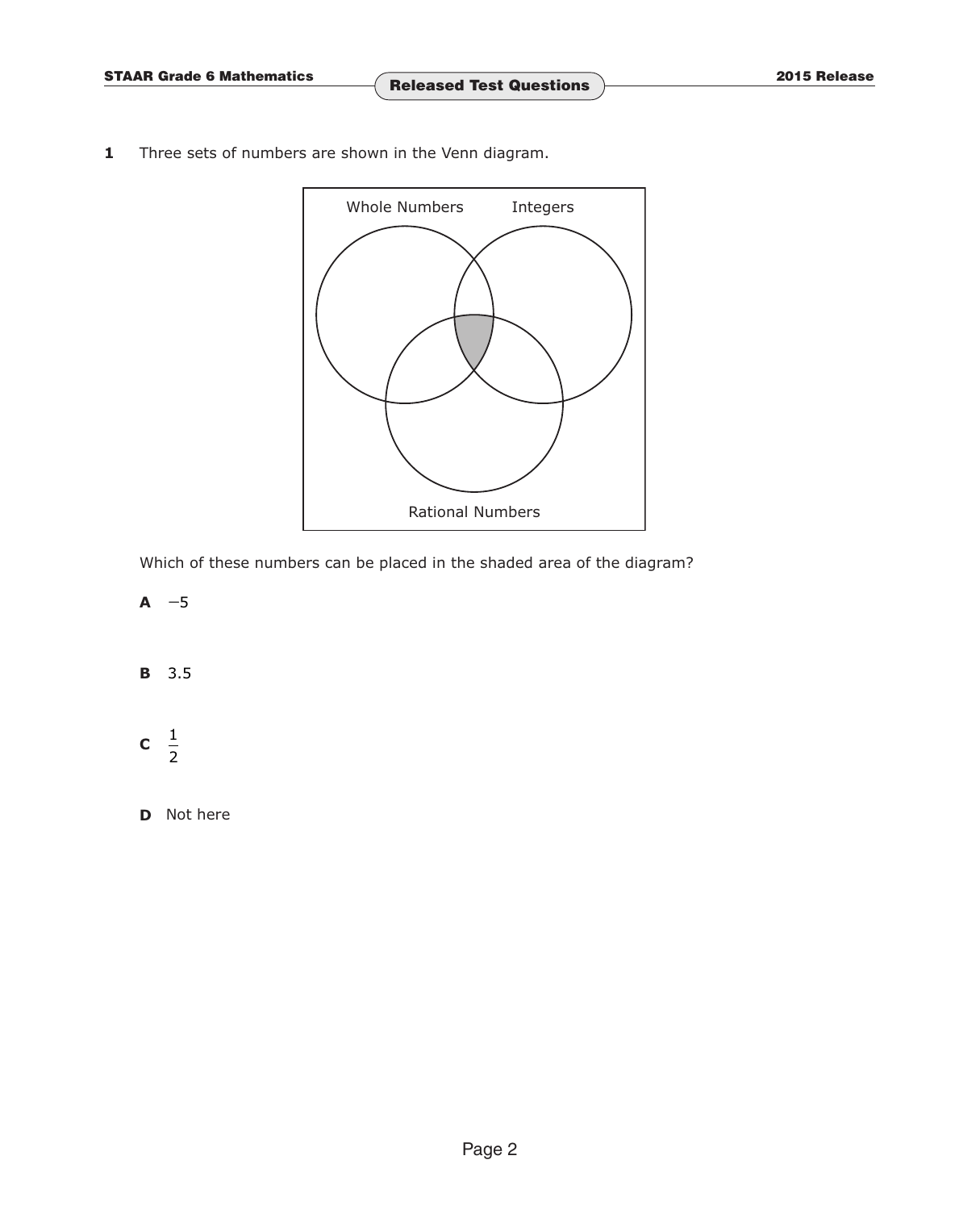**2** A store manager analyzed the change in sales of various products from last month to this month. The percent increases and decreases in sales are shown in the table.

| Product       | Change in Sales<br>(9/0) |
|---------------|--------------------------|
| Watches       | 0.3                      |
| Ties          | 3                        |
| Shoes         | 2.91                     |
| <b>Shirts</b> | 0.9                      |
| Pants         | $-1.01$                  |

### Changes in Sales

These values will be ordered from greatest to least. Which list of the products matches this order?

- **A** Pants, shirts, watches, shoes, ties
- **B** Ties, shoes, watches, shirts, pants
- **C** Watches, shirts, pants, shoes, ties
- **D** Ties, shoes, pants, shirts, watches

- **3** Which two expressions each represent  $\frac{3}{2}$ ? 12
	- **A**  $3\overline{)12}$  and  $3 \div 12$
	- **B**  $12\overline{)3}$  and  $12 \div 3$
	- **C**  $12\overline{)3}$  and  $3 \div 12$
	- **D**  $3\overline{)12}$  and  $12 \div 3$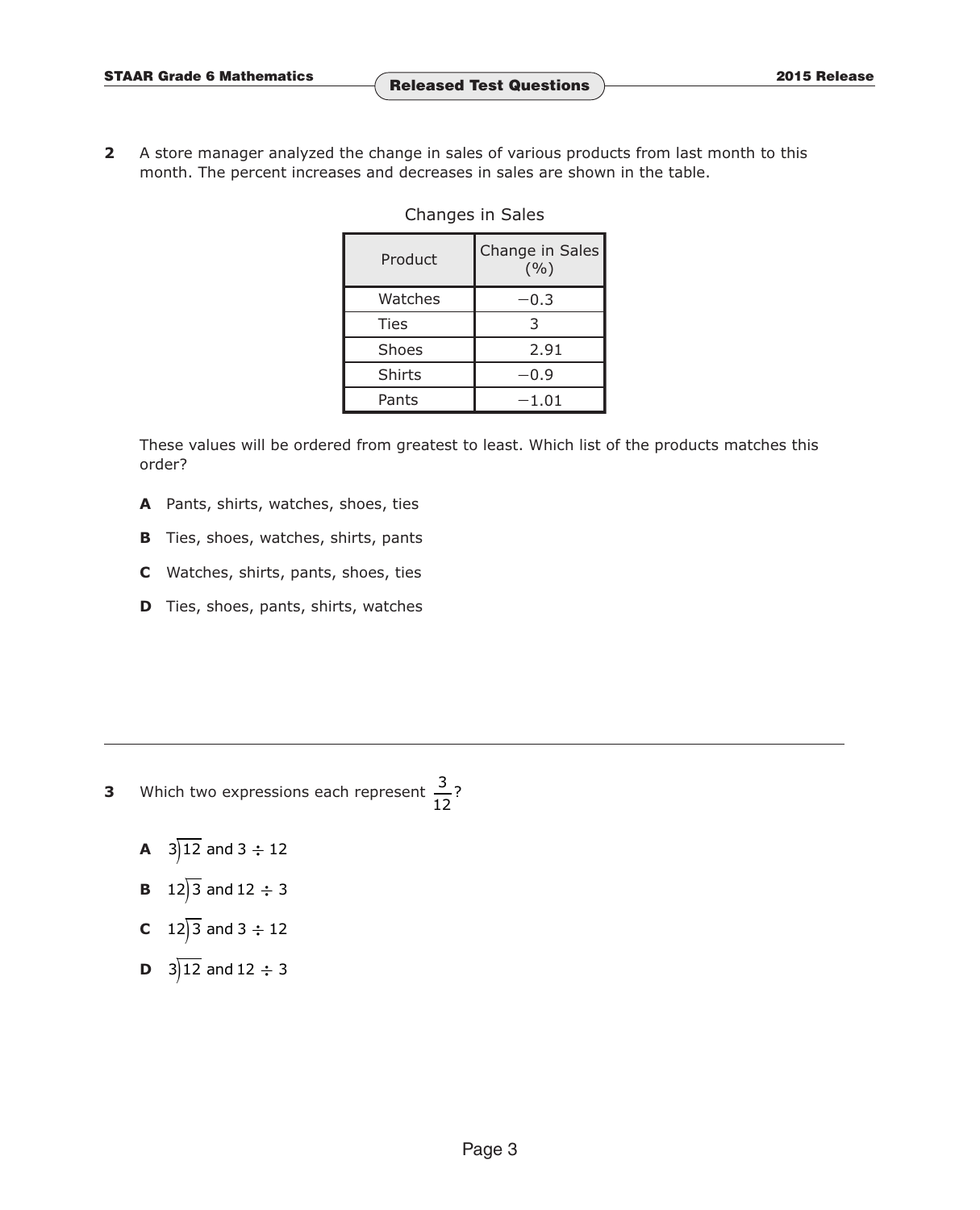- **4** A coat is discounted 40% off its regular price. Which value is equivalent to 40%?
	- $\mathsf{A} \quad \frac{1}{\cdot \cdot \cdot}$ 25
	- **B** 0.004
	- **C** 40

 $\frac{2}{2}$ 5

- **5** What value is equivalent to  $3^4 2^3 \cdot (5 2) 60$ ?
	- **A −**3
	- **B −**66
	- **C** 159
	- **D −**21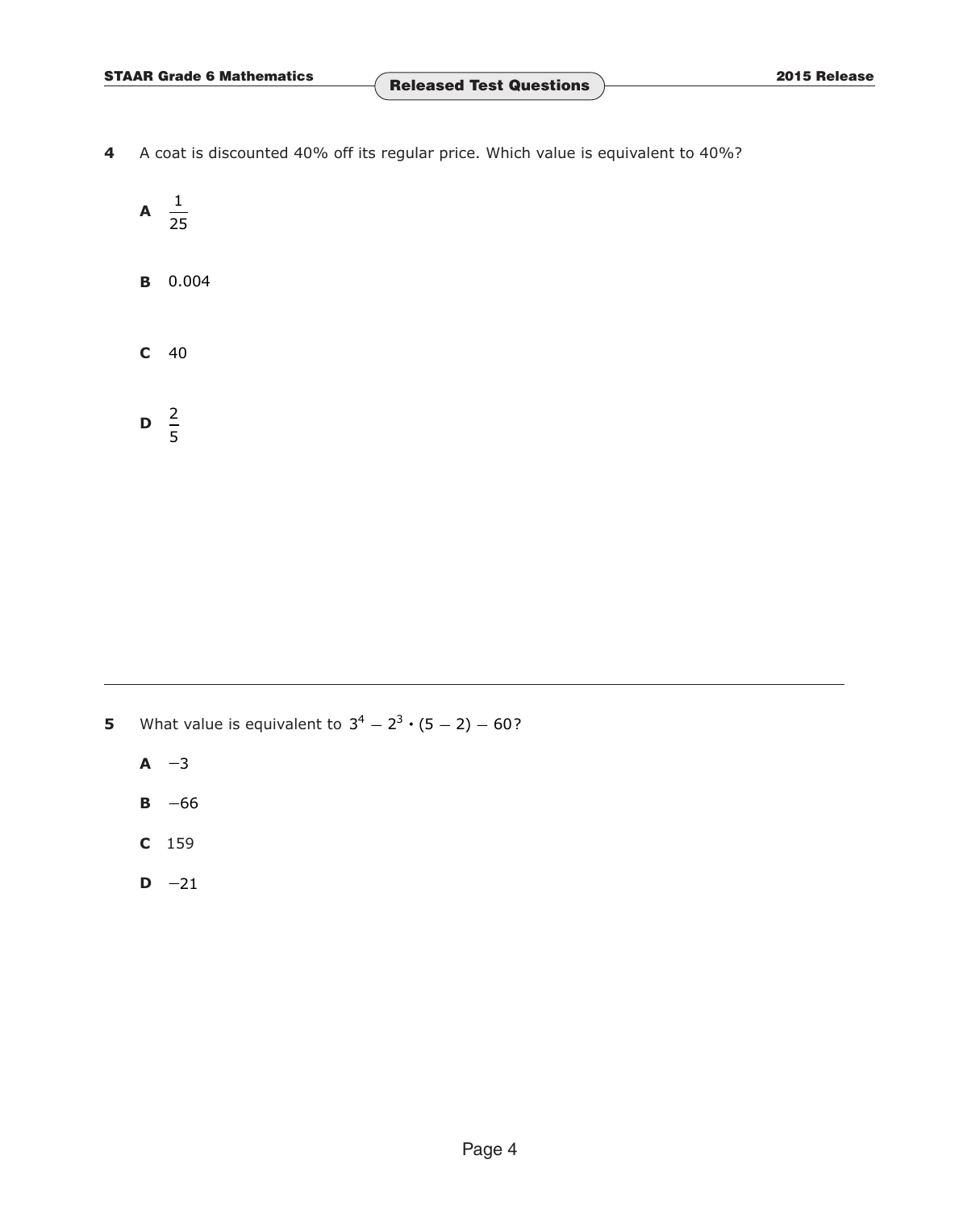- **6** Which of these can be written as an equation?
	- **A** Two times 0.75 plus *m*
	- **B** Three is less than twice *a*
	- **C** Half the product of five and *j*
	- **D** Four times *n* is 24

**7** Which expression is equivalent to  $3(x + 6)$ ?

 $A$  3 +  $x$  + 3 + 6

- **B**  $3x + 6$
- **C**  $3 + x + 6$
- **D**  $3x + 18$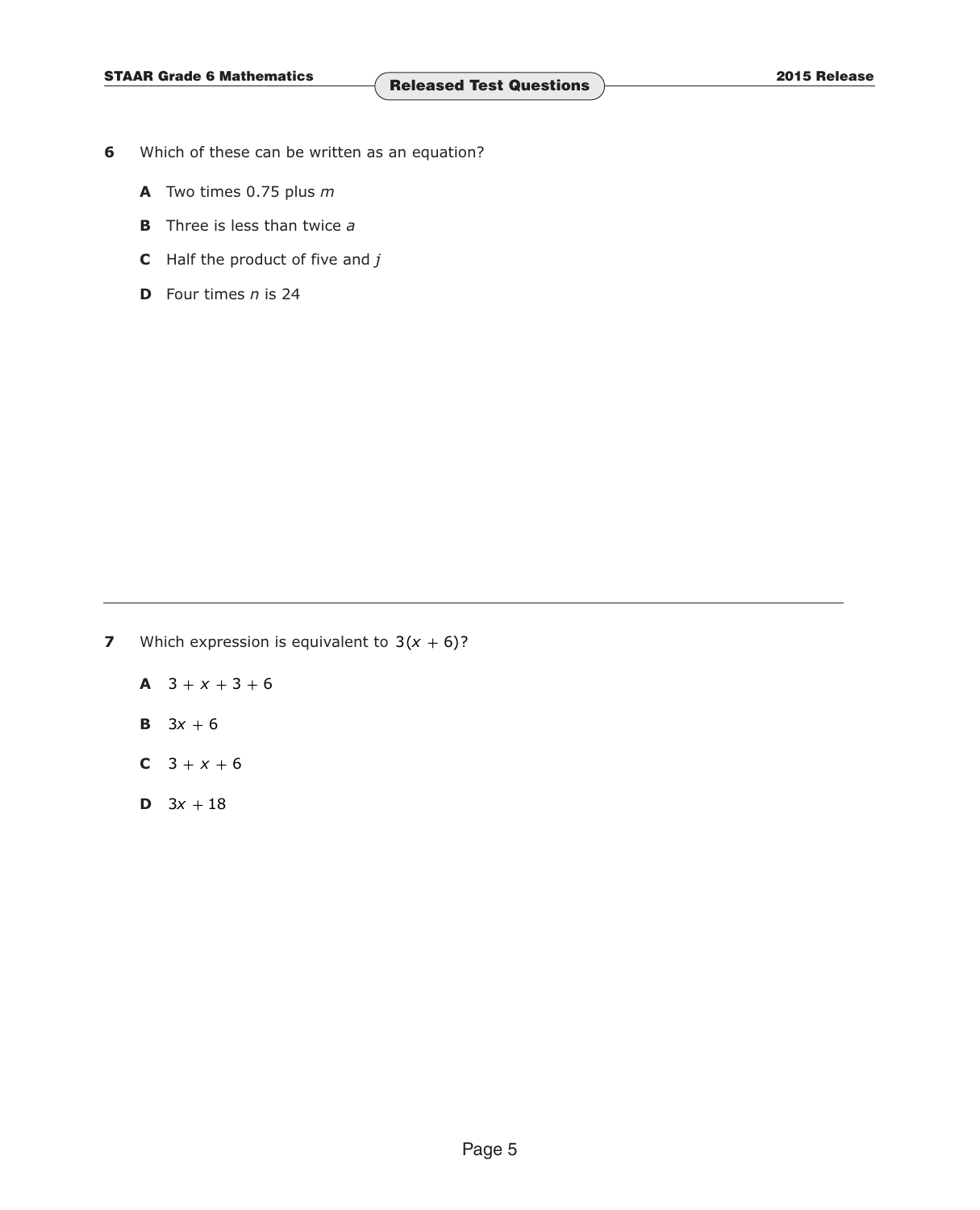**STAAR Grade 6 Mathematics 2015 Release Released Test Questions**

- 8 Which expression is equivalent to  $\frac{8}{5}$   $\div$   $\frac{3}{5}$ ? 9 4
	- **A**  $\frac{8}{4} \cdot \frac{9}{3}$ **B**  $\frac{8}{9} \cdot \frac{4}{3}$ **c**  $\frac{9}{8} \cdot \frac{3}{4}$

**D**  $\frac{9}{8} \cdot \frac{4}{3}$ 

**9** In the expression shown *p* represents a rational number.

4*p*

What value of *p* makes the expression equal a number less than 4?

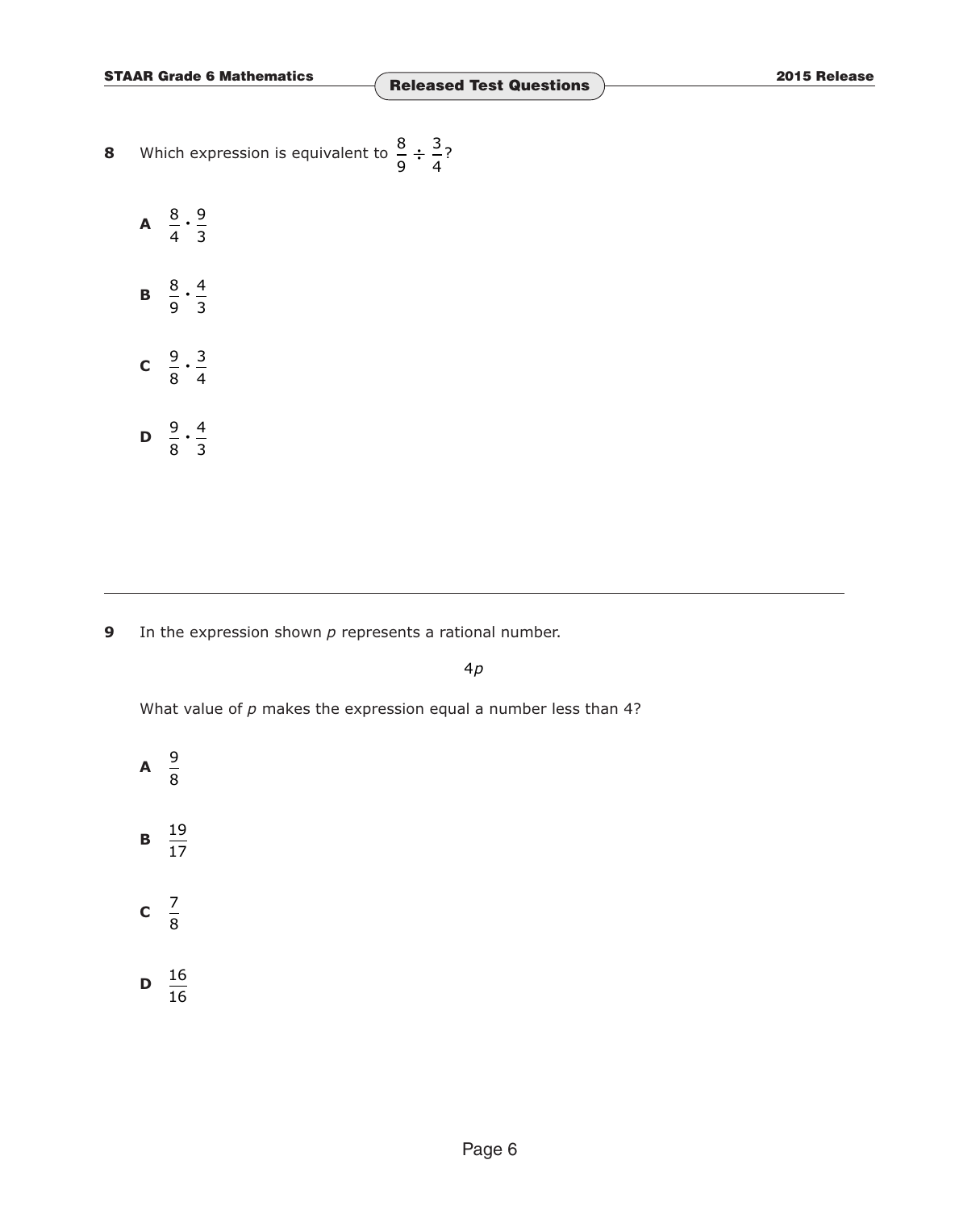

10 Which expression is represented on the number line?

**11** Ella played a math game and had the five cards shown.

|--|--|--|--|--|

Her score was the sum of the numbers on these five cards. What was Ella's score?

- **A** 3
- **B** 23
- **C −**5
- **D** Not here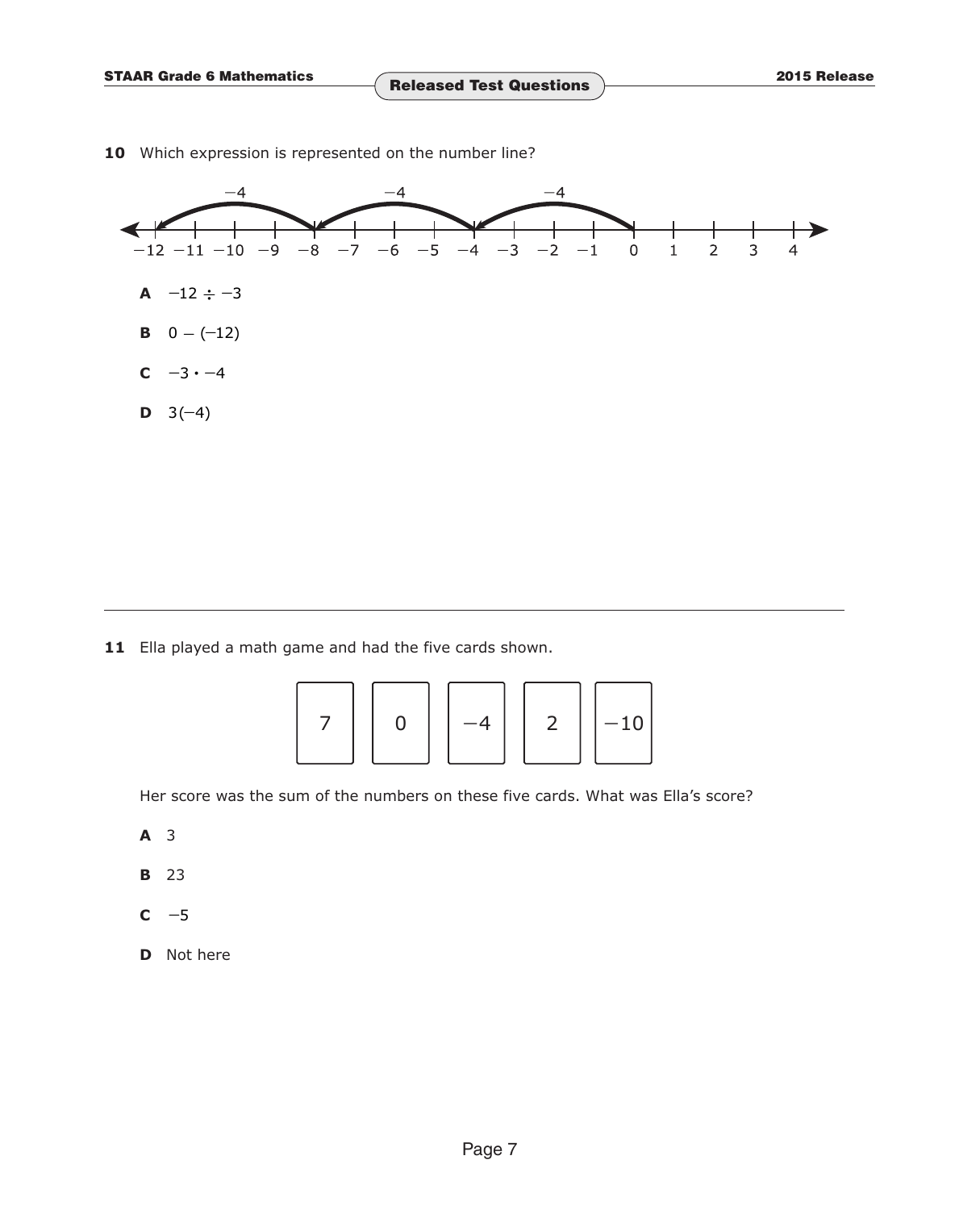- **12** A grocery store sells steak for \$6.10 per pound. What would be the cost of  $2\frac{3}{5}$  lb of steak? 5
	- **A** \$14.03
	- **B** \$8.70
	- **C** \$15.86
	- **D** \$12.06

**13** A window washer cleaned 38 windows in 2 hours. At this rate, how many windows did he clean in 7 hours?

Record your answer and fill in the bubbles on your answer document. Be sure to use the correct place value.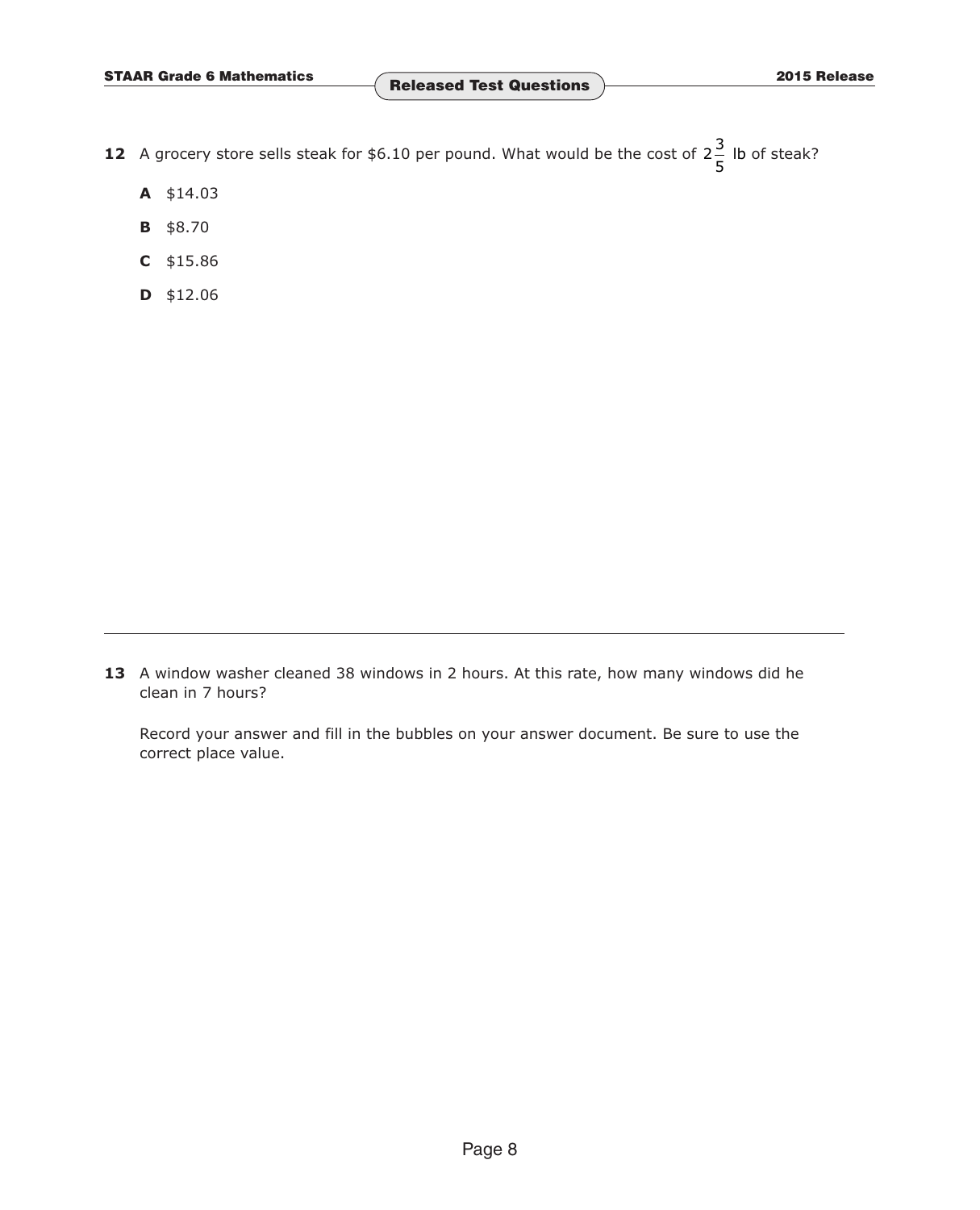- **14** The last time Brea played softball, she hit the ball 35% of the times she was at bat. Based on this information, how many times will Brea hit the ball the next time she plays softball if she is at bat 20 times?
	- **A** 4
	- **B** 7
	- **C** 15
	- **D** 6

**15** Shaundra made this table in order to show the results of a science experiment.

| Plant | Amount of Fertilizer<br>Added to Soil<br>(milliliters) | Change in<br>Height of Plant<br>(centimeters) |
|-------|--------------------------------------------------------|-----------------------------------------------|
| А     | 4                                                      | 0.5                                           |
| R     | 8                                                      | 1.0                                           |
|       |                                                        | 0.15                                          |
|       |                                                        | 0.25                                          |

## Plant Growth

Which statement about the quantities in Shaundra's experiment is true?

- **A** The amount of fertilizer added and the change in the height of the plants are both independent quantities.
- **B** The amount of fertilizer added and the change in the height of the plants are both dependent quantities.
- **C** The amount of fertilizer added is a dependent quantity, and the change in the height of the plant is an independent quantity.
- **D** The amount of fertilizer added is an independent quantity, and the change in the height of the plant is a dependent quantity.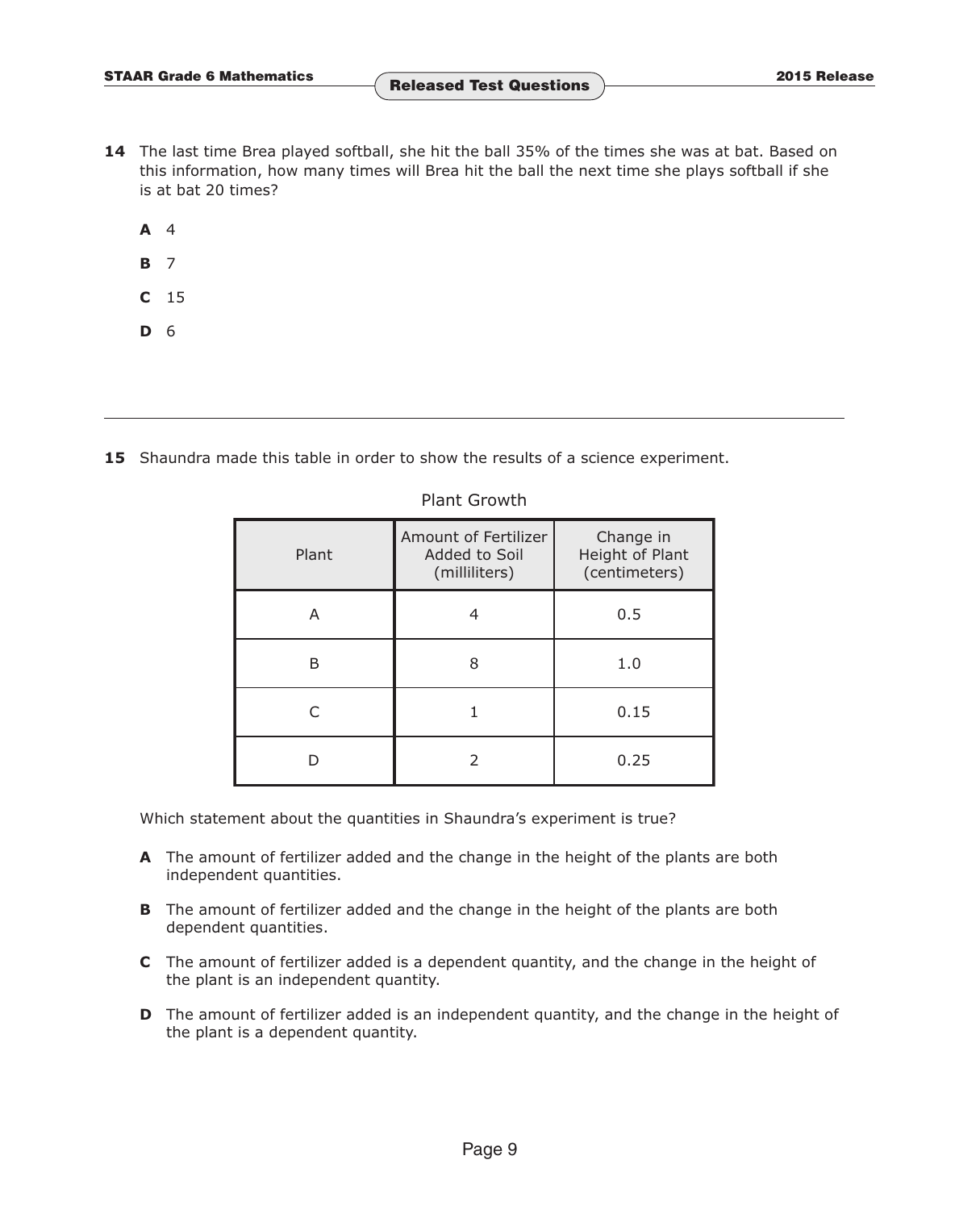- **16** A firefighter uses equipment that weighs 60 pounds. The firefighter weighs *x* pounds. Which equation can be used to find *t*, the total weight of both the firefighter and his equipment in pounds?
	- **A**  $t = 60x$
	- **B**  $t = x + 60$
	- **C**  $t = 60 x$
	- **D**  $t = x 60$

**17** Aiko is selling books for \$12 each. She wants to make more than \$180 in book sales. The inequality 12*b* **>** 180 can be used to determine the number of books, *b*, she must sell in order to meet her goal. Which number line best represents the solution to the inequality?

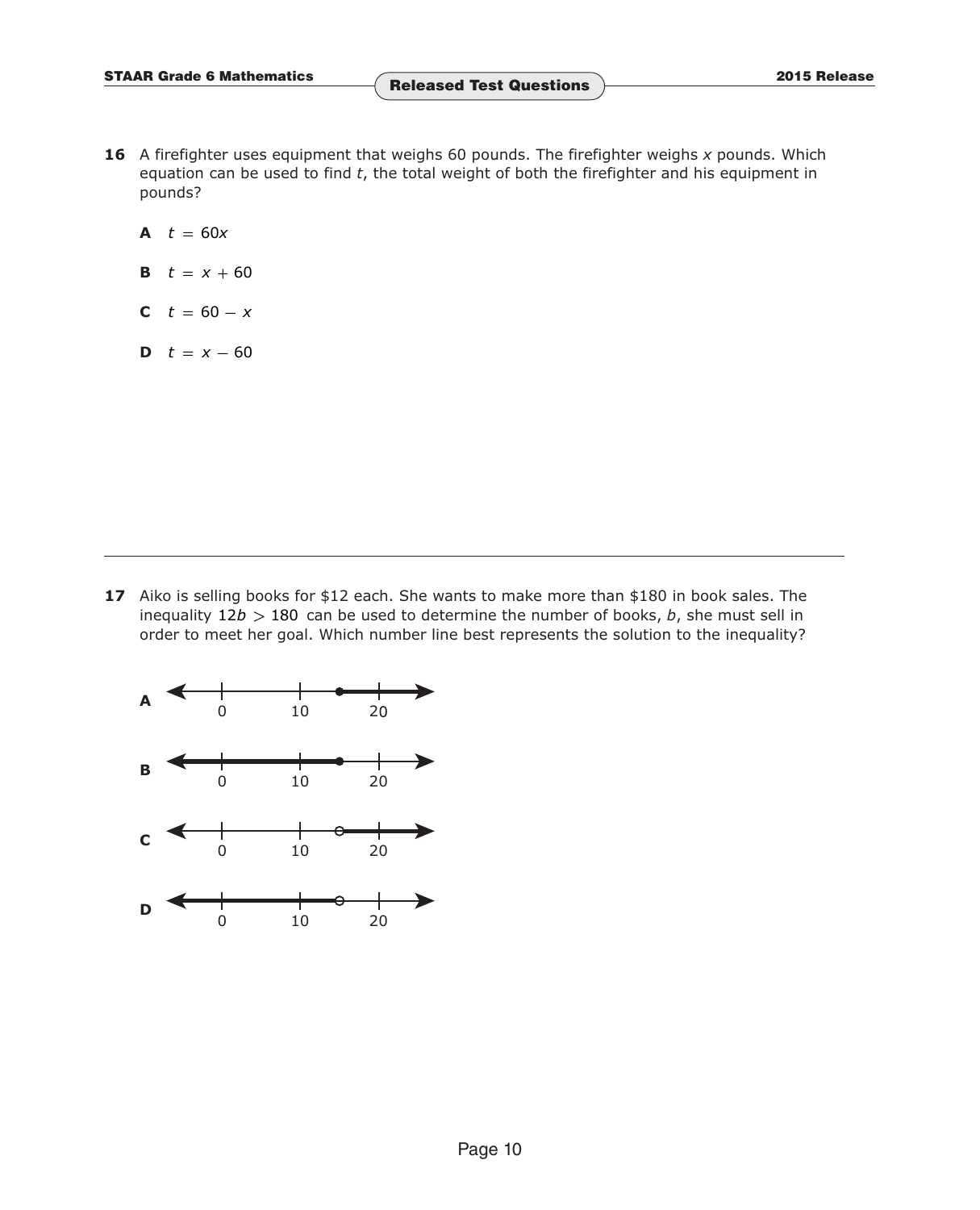- 18 The sum of the measures of two angles is 183.6°. One angle has a measure of 54°. What is *m*, the measure in degrees of the second angle?
	- **A**  $m = 129.6^{\circ}$
	- **B**  $m = 3.4^{\circ}$
	- **C**  $m = 9,914.4^{\circ}$
	- **D**  $m = 237.6^{\circ}$

- **19** Which inequality is true when  $x = 4$ ?
	- **A −**25*x* **>** 100
	- **B −**25*x* **≥** 100
	- **C** 25*x* **<** 100
	- **D**  $25x \le 100$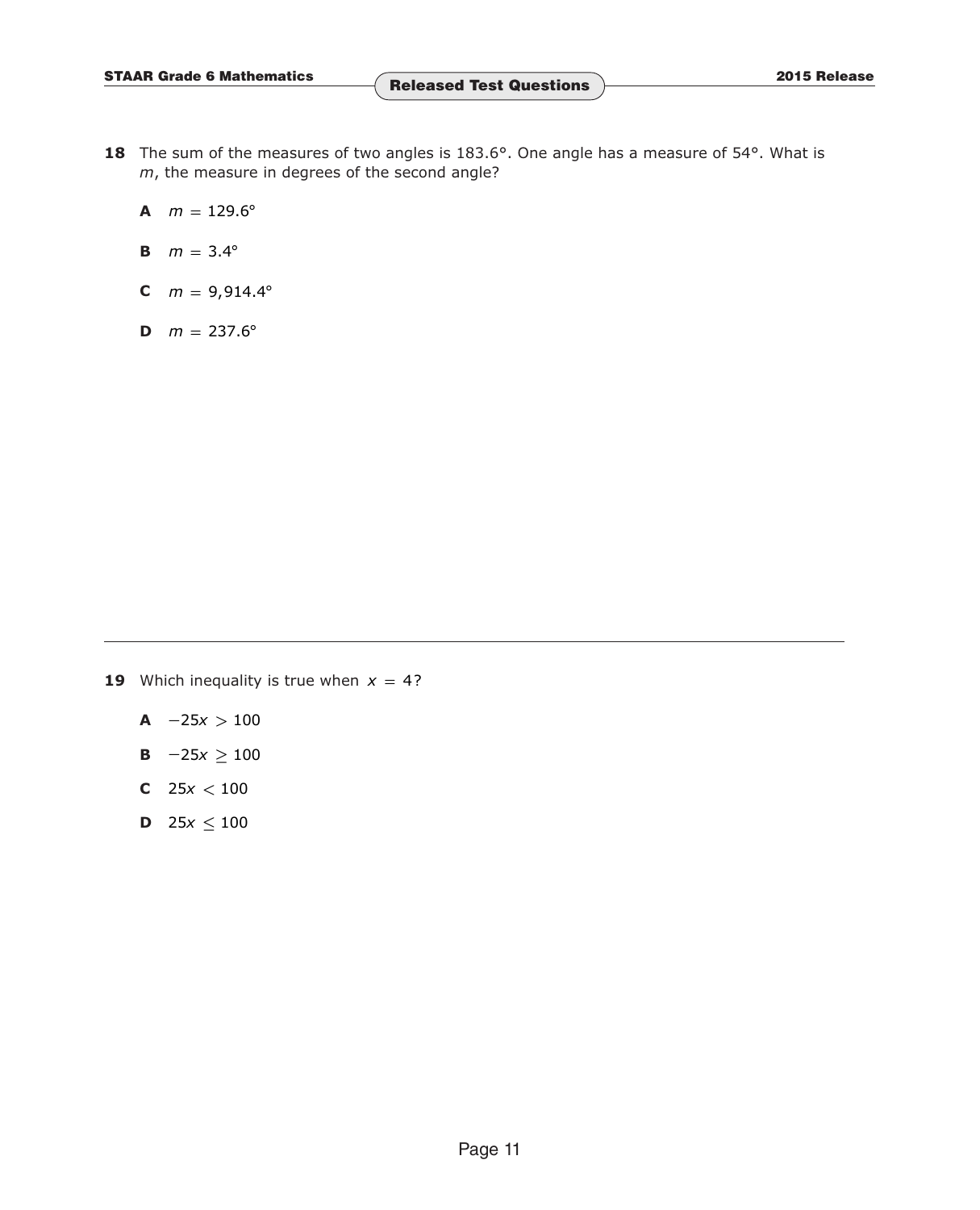- **20** Gretta is  $1\frac{1}{2}$  meters tall. Which of the following is equivalent to  $1\frac{1}{2}$  meters? 2 2
	- **A** 150 millimeters
	- **B** 1,500 millimeters
	- **C** 100 millimeters
	- **D** 1,000 millimeters

**21** Use the ruler provided to measure the dimensions of the parallelogram shown to the nearest 0.5 centimeter.



Which measurement is closest to the area of the parallelogram in square centimeters?

- **A**  $19 \text{ cm}^2$
- **B** 22 cm2
- **C**  $16.5 \text{ cm}^2$
- **D**  $8.5 \text{ cm}^2$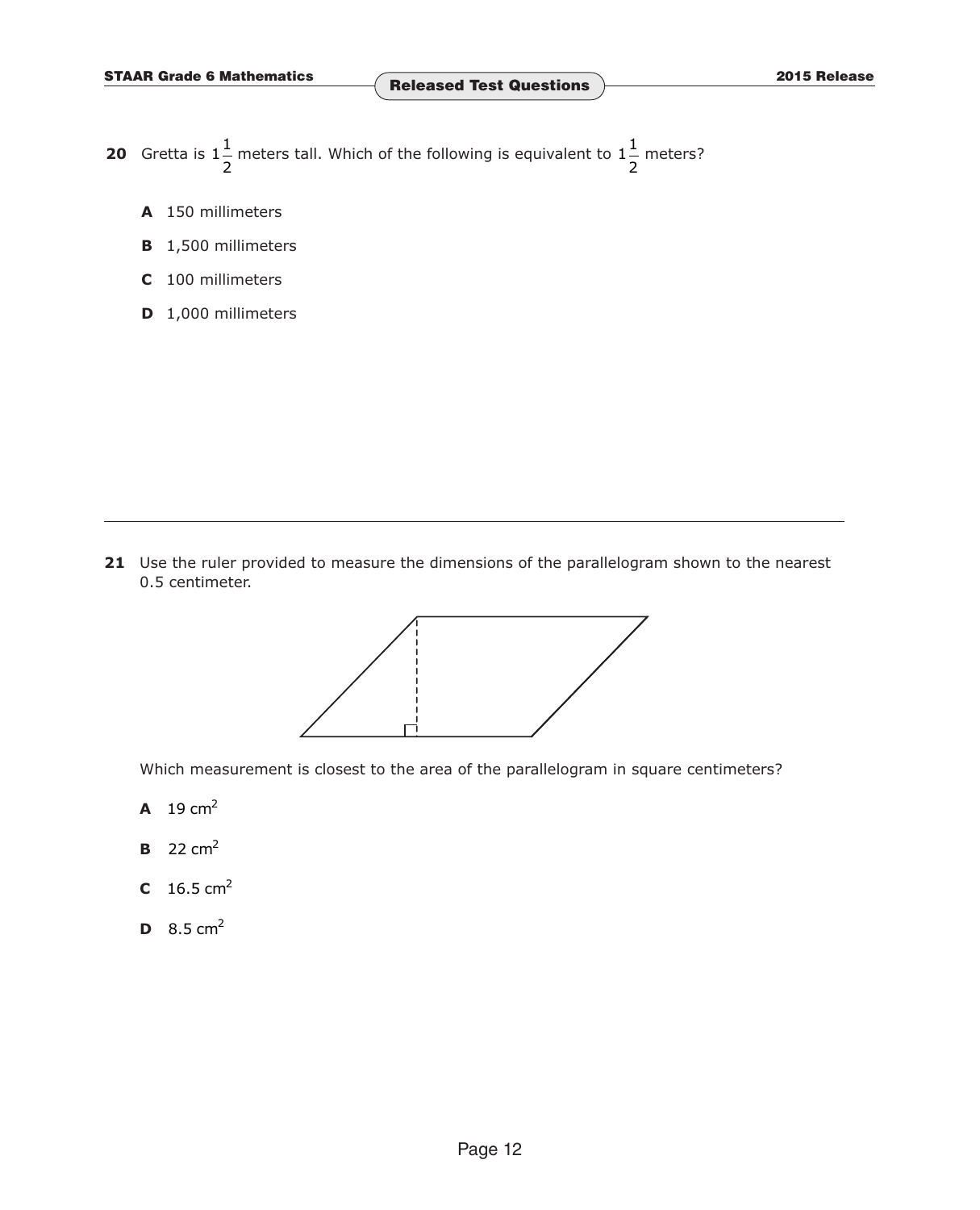**22** The coordinate grid shows points *J*, *K*, *L*, and *M*.



Which point best represents the ordered pair  $(-2\frac{1}{5}, 3)$ ? 2

- **A** Point *J*
- **B** Point *K*
- **C** Point *L*
- **D** Point *M*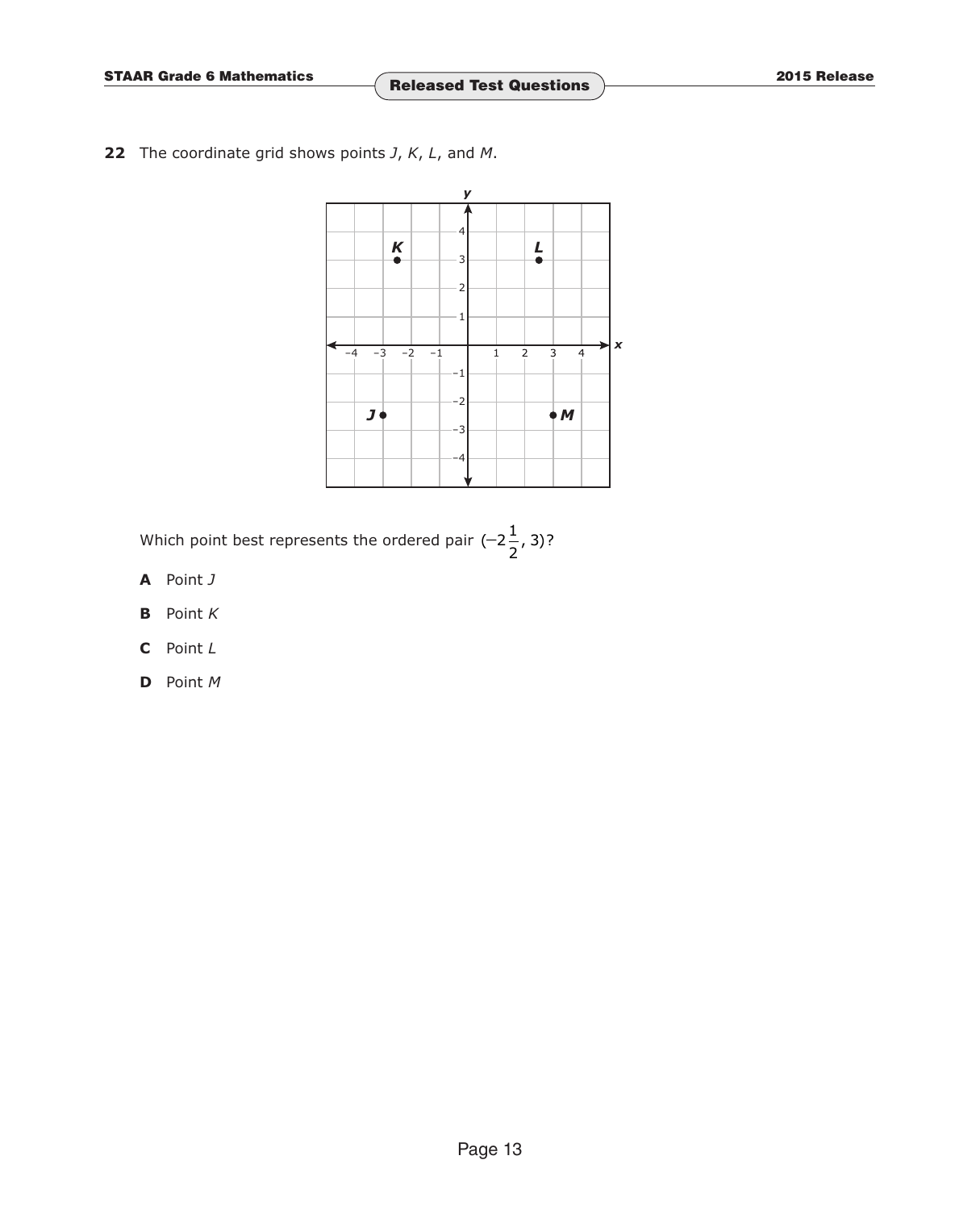**23** The distance in miles that some students live from school is shown in the histogram.



Which statement about the data in the histogram is true?

- **A** The distribution of the data is asymmetrical, so the mean and the median are likely outside the "2.1–3 mile" category.
- **B** The distribution of the data is asymmetrical, so the mean and the median are likely within the "2.1–3 mile" category.
- **C** The distribution of the data is symmetrical, so the mean and the median are likely outside the "2.1–3 mile" category.
- **D** The distribution of the data is symmetrical, so the mean and the median are likely within the "2.1–3 mile" category.

# Distance from School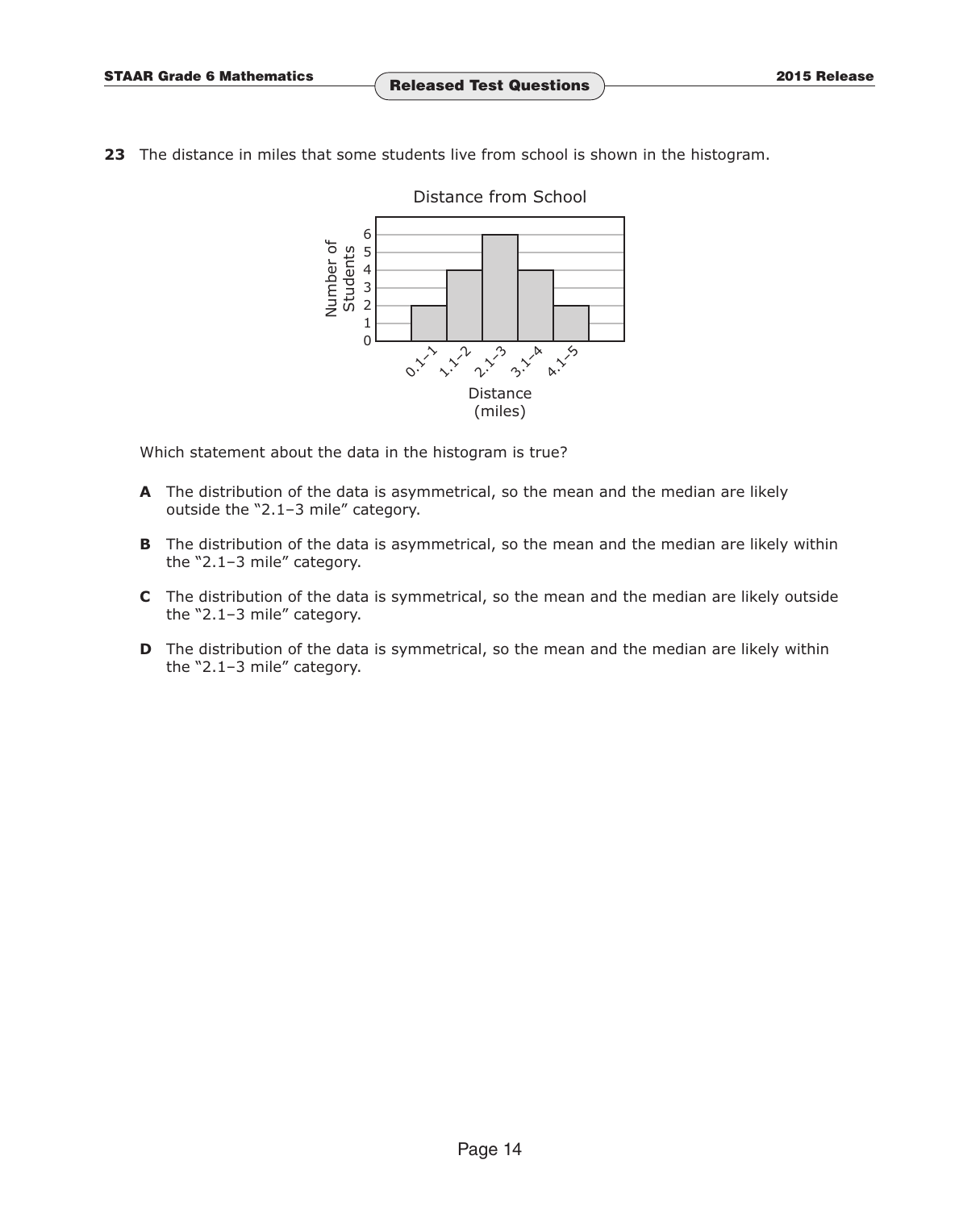**24** As part of a survey, a group of people were asked to name their preferred method of viewing television shows. Their responses are shown in the table.

# Television Shows

| <b>Viewing Method</b> | Number of People | Key for Bar Graph |
|-----------------------|------------------|-------------------|
| Live                  |                  |                   |
| Recorded              |                  |                   |
| On demand             |                  |                   |
| Online streaming      |                  |                   |

Which percentage bar graph best represents the data?

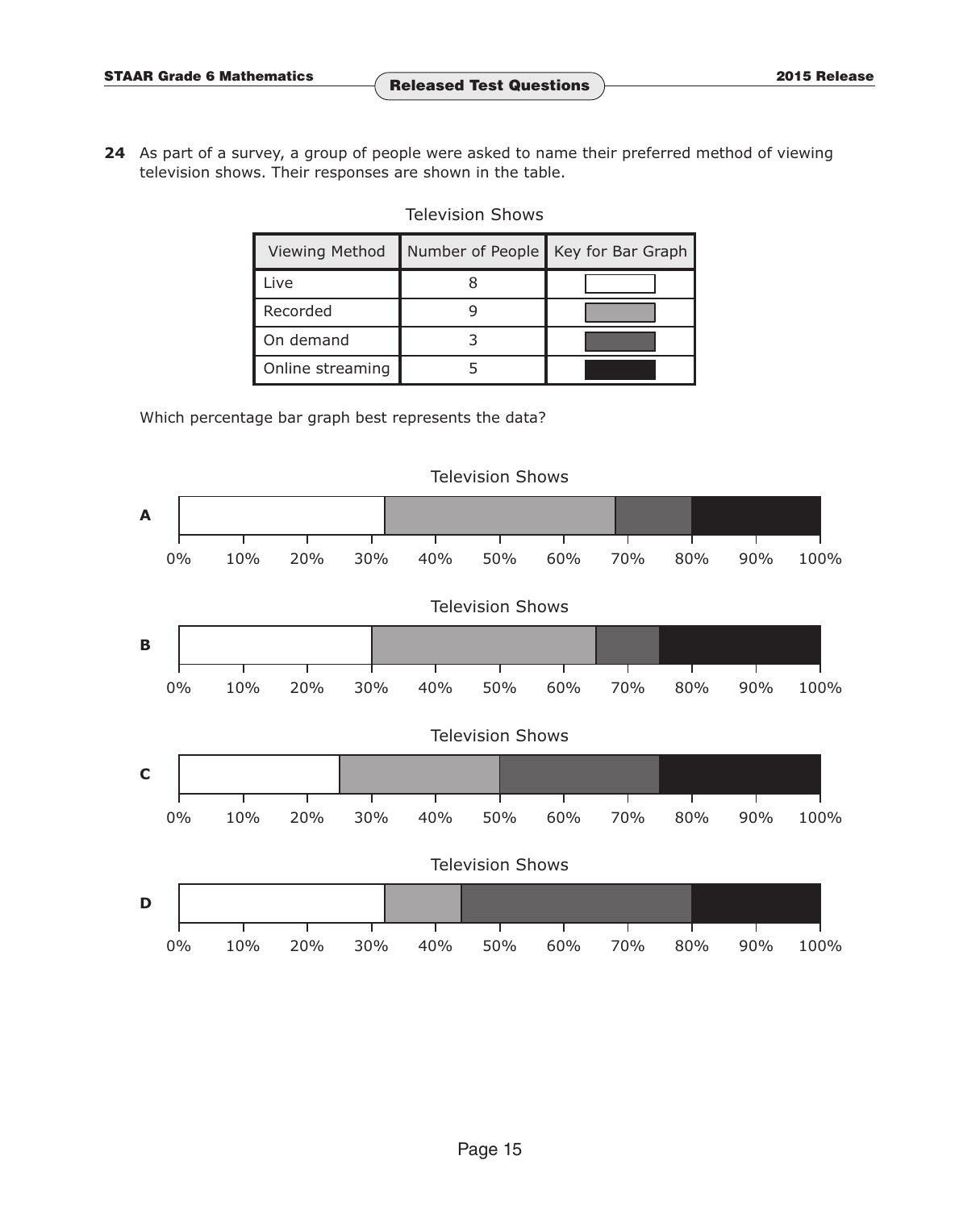**25** The histogram shows the total number of swimmers in different age groups who participated in a swimming competition.



Ages of Swimmers

Based on the histogram, which statement is true?

- **A** There were 15 swimmers who were younger than 30 years old.
- **B** A total of 10 swimmers were 50 years old or older.
- **C** The number of swimmers who were 40 years old or older is less than the number of swimmers who were 29 years old or younger.
- **D** A total of 70 swimmers participated in the competition.

**26** Which data most likely have variability for one school during a single school year?

- **A** The number of students absent each day
- **B** The amount of time for a lunch period each day
- **C** The library fee for the first day a book is overdue
- **D** The cost of a slice of cheese pizza each day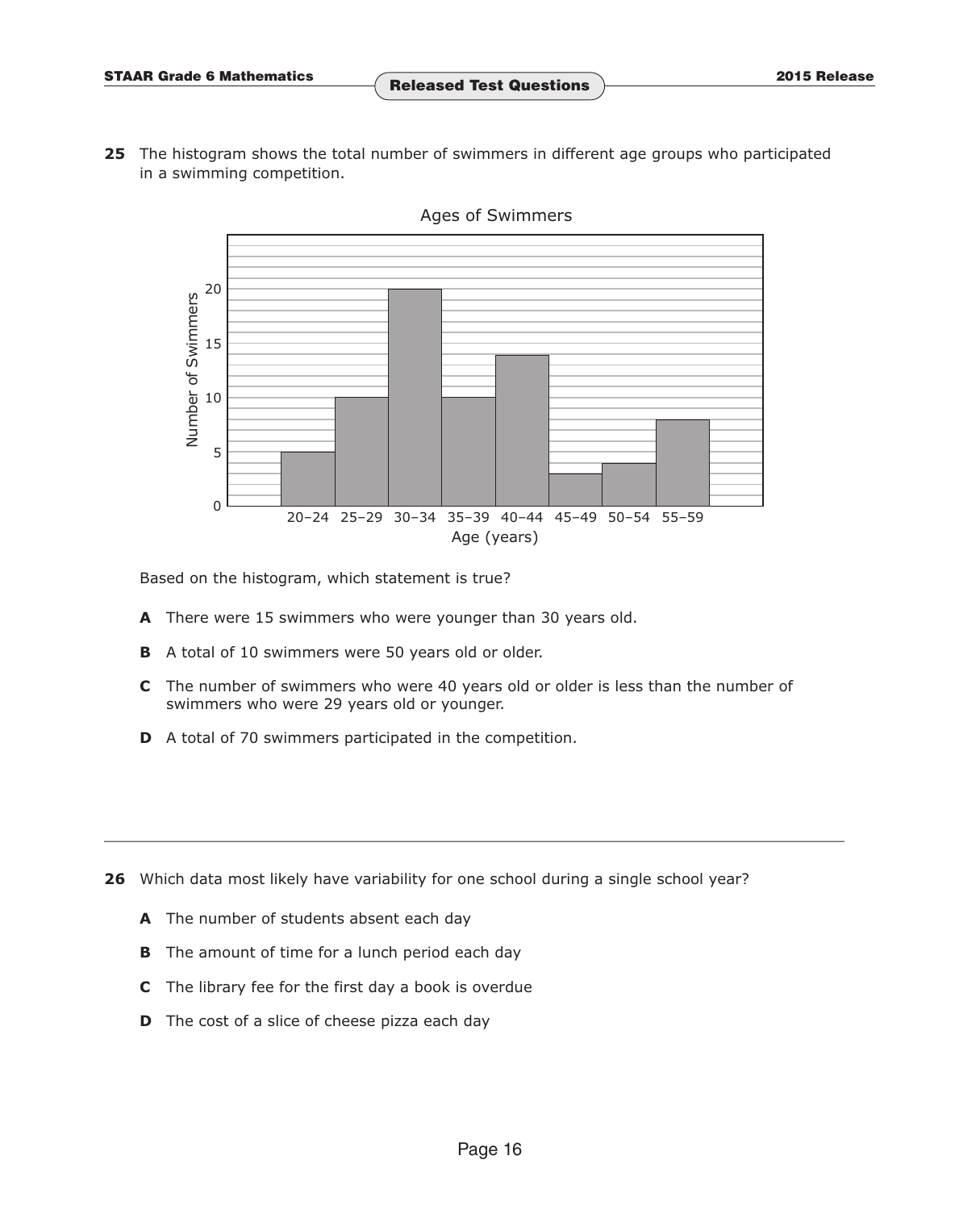- **27** Which statement best describes purchases made with a debit card?
	- **A** Purchases made with this card are subject to interest.
	- **B** Purchases made with this card can be paid over time.
	- **C** Purchases made with this card are withdrawn directly from a bank account.
	- **D** Purchases made with this card are subject to a credit limit.

**28** The check register shows the transactions in Ms. Garcia's new checking account. She opened the account on October 3.

| Date  | Description                   | Deposits<br>(dollars) | Withdrawals<br>(dollars) | <b>Transfers</b><br>(dollars) | Balance<br>(dollars) |
|-------|-------------------------------|-----------------------|--------------------------|-------------------------------|----------------------|
| 10/3  | Transfer from savings account |                       |                          | 1,100.00                      |                      |
| 10/5  | Paycheck                      | 2,500.00              |                          |                               |                      |
| 10/5  | Check $#1$ (dentist)          |                       | 225.00                   |                               |                      |
| 10/7  | Check #2 (phone bill)         |                       | 70.00                    |                               |                      |
| 10/9  | Mortgage payment              |                       | 990.00                   |                               |                      |
| 10/11 | ATM-cash                      |                       | 220.00                   |                               |                      |

#### Ms. Garcia's Check Register

Based on the information in the check register, what is the balance in Ms. Garcia's check register after the ATM transaction on October 11?

- **A** \$5,105
- **B** \$2,095
- **C** \$3,600
- **D** \$1,505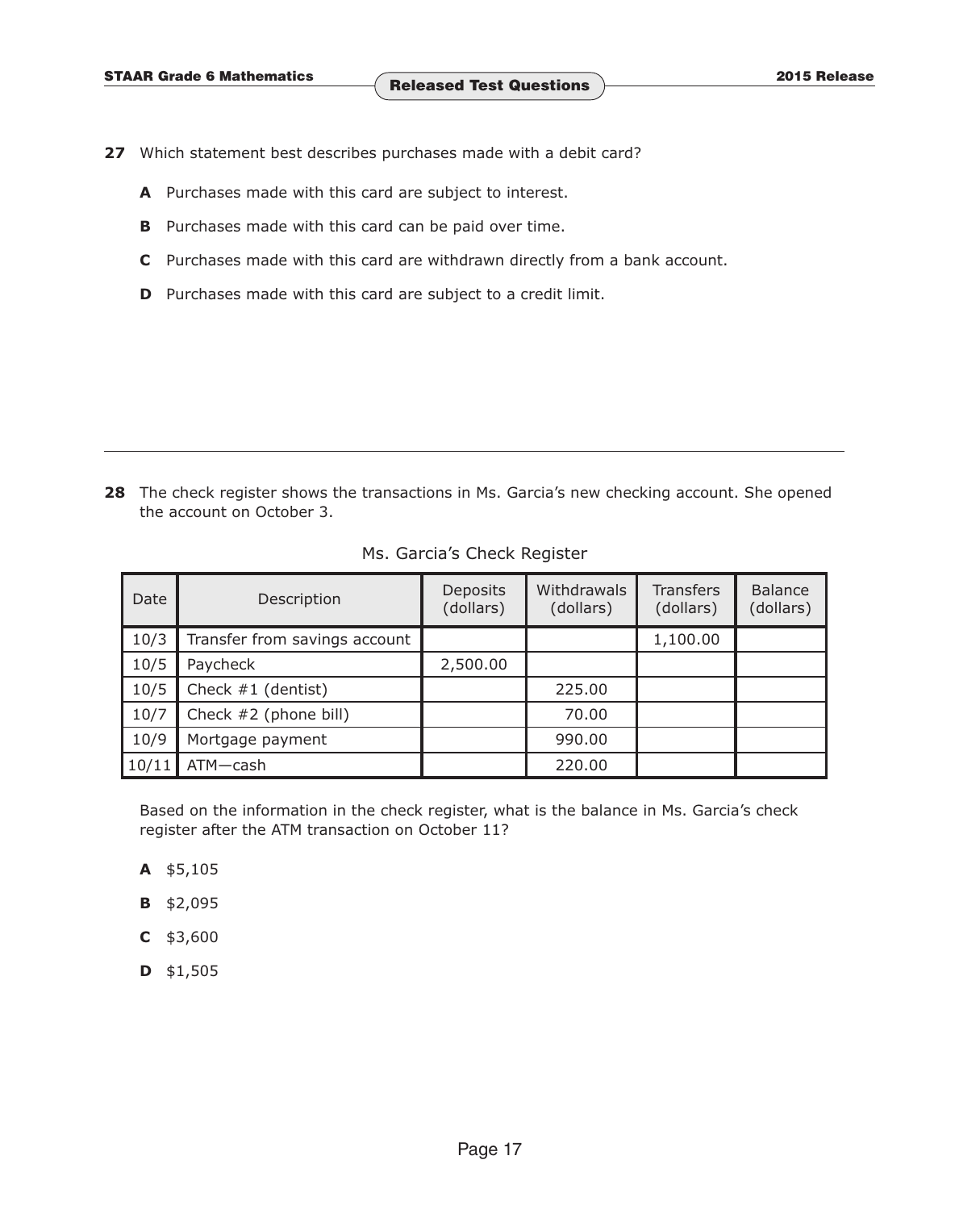- **29** Which of these describes information that can appear in a consumer's credit report?
	- **A** The name of a store where the consumer pays cash for all purchases
	- **B** The name of a company that gave the consumer a car loan two years ago
	- **C** The amount of money the consumer will need to borrow in the next five years
	- **D** The amount of money that the consumer loaned to a family member

**30** The table shows the average annual salary in dollars based on the minimum level of education required for two occupations.

#### **Occupations**

| Occupation   | Average<br><b>Annual Salary</b><br>(dollars) | Level of Education<br>Required |  |
|--------------|----------------------------------------------|--------------------------------|--|
| Accountant   | 71,040                                       | Bachelor's degree              |  |
| Tax preparer | 41,700                                       | High school diploma            |  |

Based on the average annual salaries in the table, how much more would an accountant earn than a tax preparer over a 30-year career?

- **A** \$112,740
- **B** \$3,382,200
- **C** \$880,200
- **D** \$1,251,000